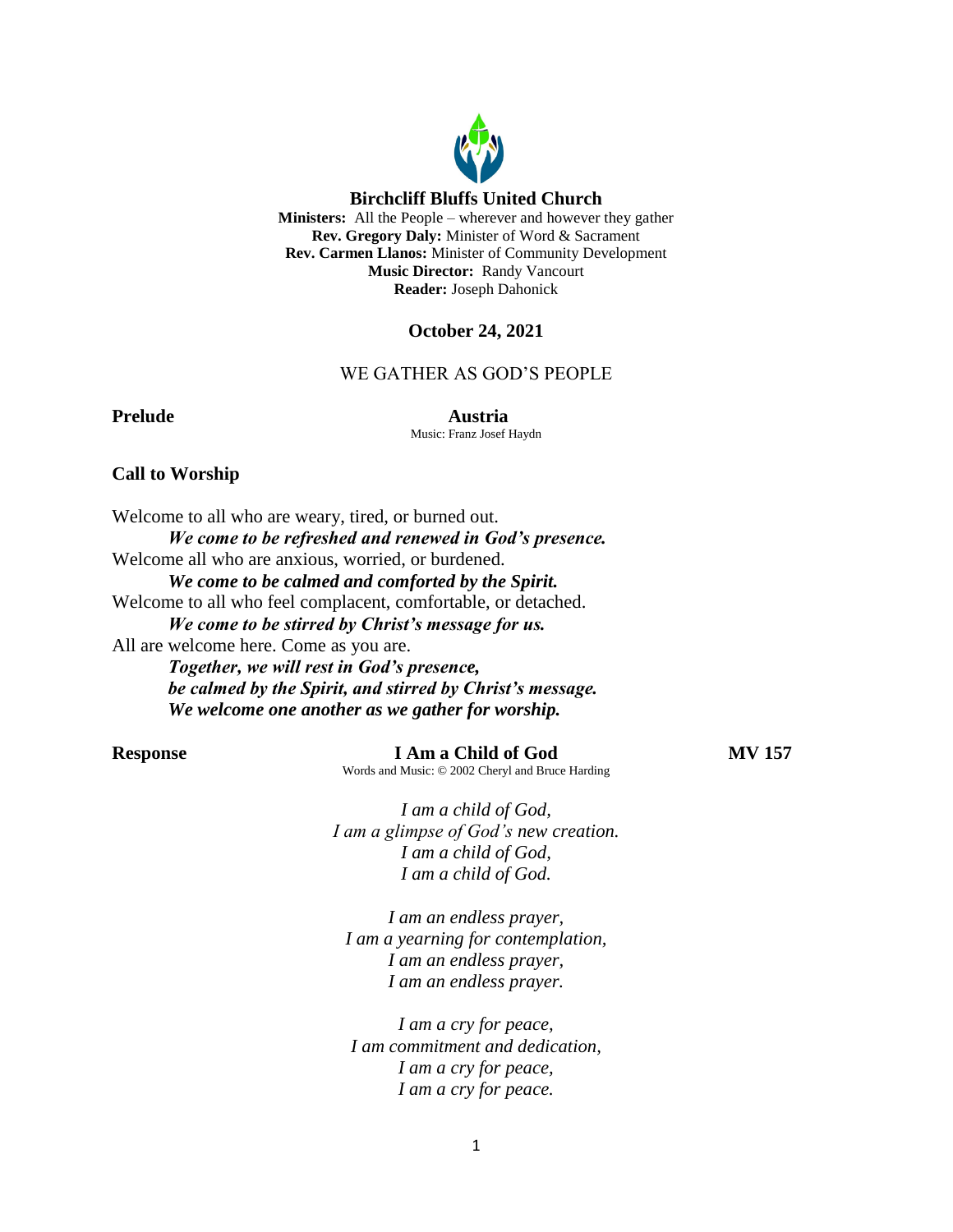*I am a song of joy, I am the moment of jubilation, I am a song of joy, I am a song of joy.*

### **Life & Work of the Church**

*Welcome to online worship*

**Land Acknowledgement**

**Candle Lighting** *The Christ candle is lit.*





**Opening Hymn** River **River MV 3** Words and Music: © 2003 Julian Pattison

> *River, rushing down to the ocean blue, River from a mountain high. River, as you do what rivers do, River, draw the Spirit nigh.*

*Spirit, coming down to the river-side, Spirit, spark of wondrous thought. Spirit, I am free for you to guide, Spirit, pray that I be taught!*

*Water, let me drink of your healing pow'r, Water, strength and life you give. Water, as I travel with each hour, Water, help my body live.*

*River, flowing down where you ran before, River, source of clearer view. River, as I walk your rocky shore, River, see my journey through. See my journey through, See my journey through, See my journey through.*

**Invitation to Prayer**

### **Prayer for Grace**

*Be with us as we confess our wrongdoing. Hear our prayer, All-Seeing, All-Knowing. We can hide our actions from ourselves and pretend that they are no big deal. All- Loving, please*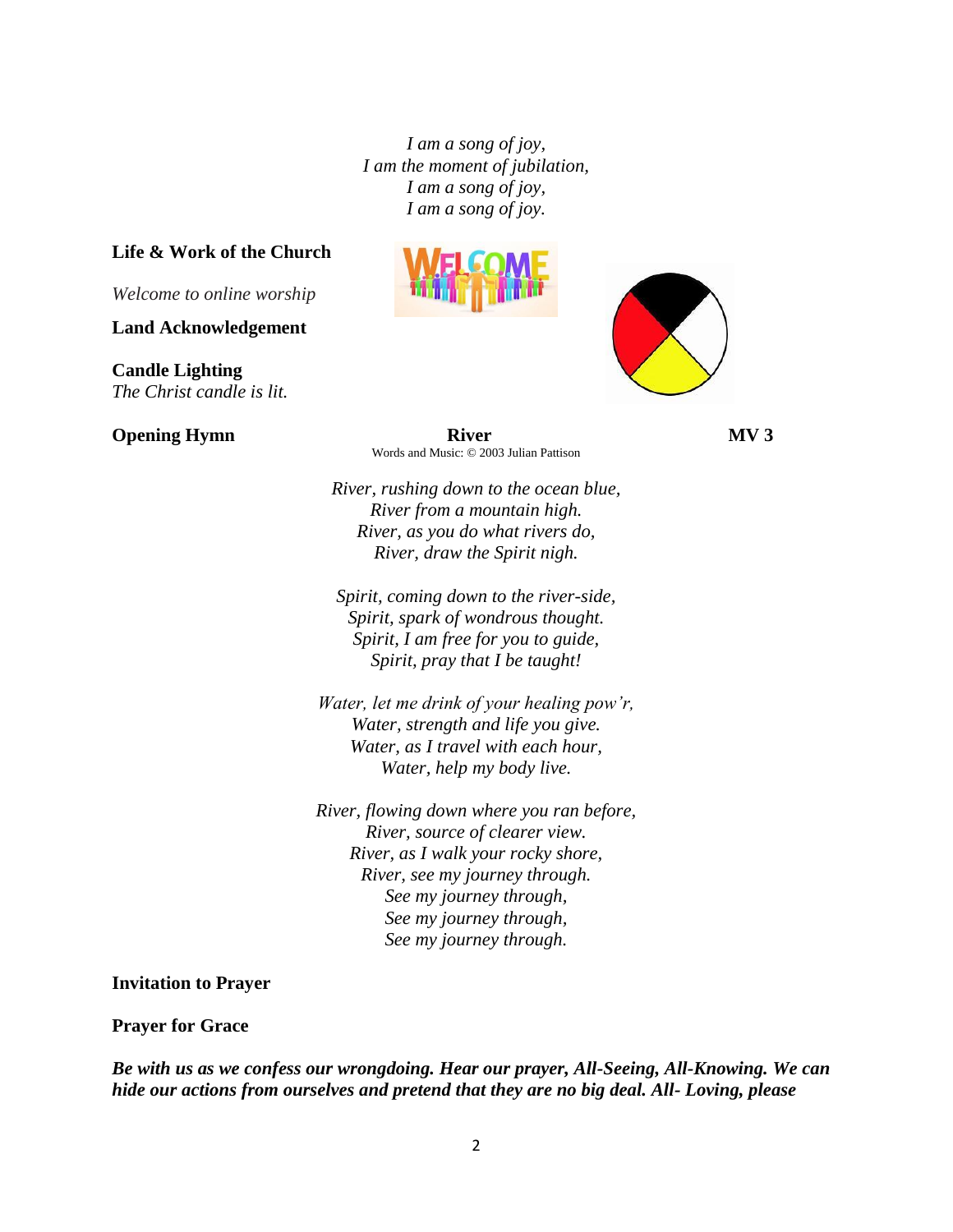*forgive us, cleanse us. If we are to feel true joy and gladness, then we need to be aware of wrong action. But don't let us stop there. Give us the strength to change these thoughts, these words, these actions. All-Giving, fill us with sincerity and truth. Fill us with wisdom and let it translate into action. All-Gracious, we are blessed that you are patient with us and that your love triumphs over all. May we put this love into practice through your grace. Amen.*

**Words of Assurance** 

# WE LISTEN FOR GOD'S WORD

### **And Now For Something Completely Different**



### **Hymn Open My Eyes, That I May See VU 371**  Words and Music: Clara H. Scott

*Open my eyes, that I may see glimpses of truth thou hast for me; place in my hands the wonderful key that shall unclasp and set me free. Silently now I wait for thee, ready, my God, thy will to see. Open my eyes, illumine me, Spirit divine!*

*Open my ears, that I may hear voices of truth thou sendest clear; and while the wavenotes fall on my ear, everything false will disappear. Silently now I wait for thee, ready, my God, thy will to see. Open my ears, illumine me, Spirit divine!*

*Open my mouth, and let me bear gladly the warm truth everywhere; open my heart and let me prepare love with thy children thus to share. Silently now I wait for thee, ready, my God, thy will to see. Open my eyes, illumine me, Spirit divine!*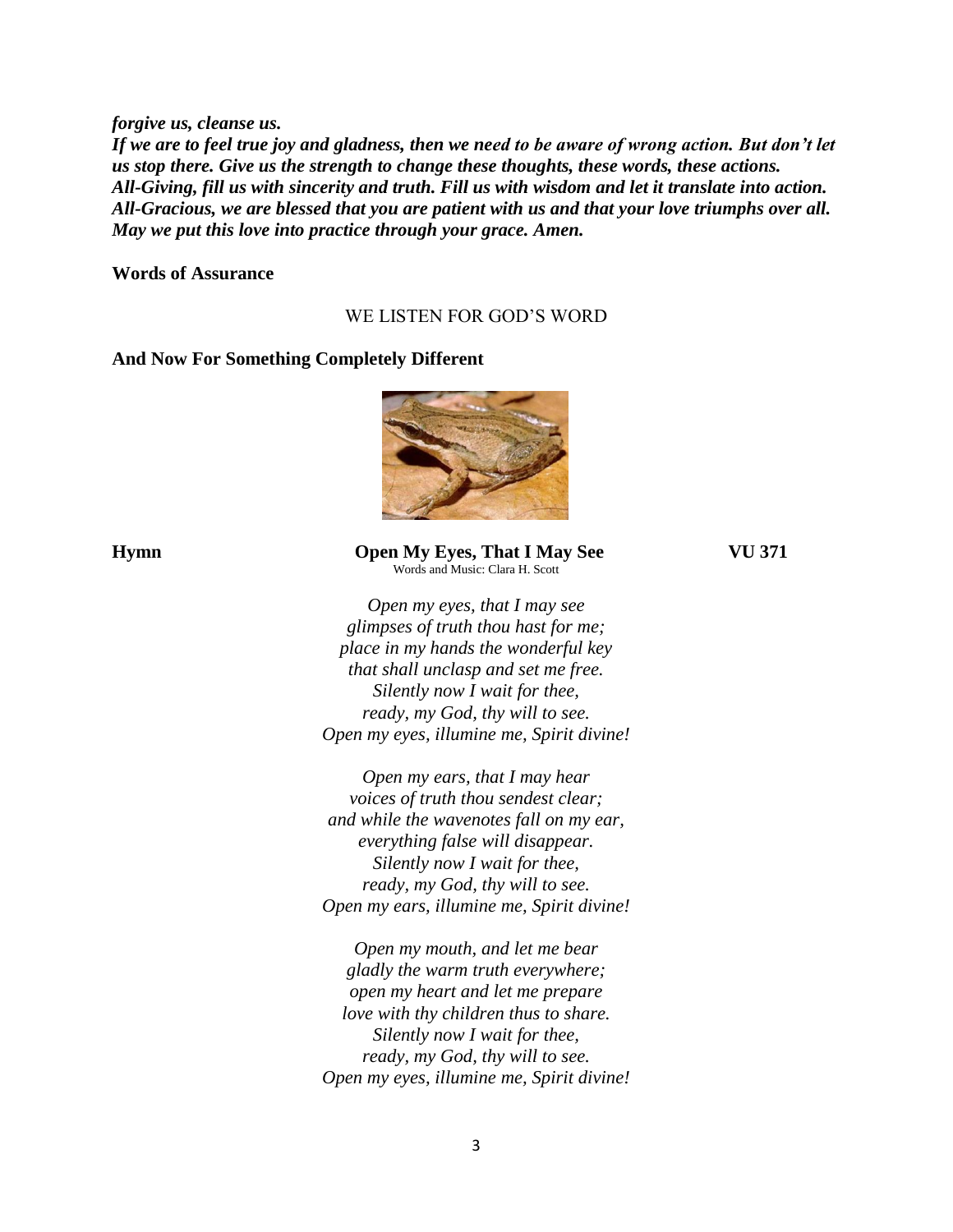# **Prayer of Illumination**



*Help us O God, to come to you with open lives to receive your words. May we give them new life as we listen to what you have to say. Open our hearts as we embark on this journey with each other and with you. Amen*

**Hebrews 7:23-28 New Revised Standard Version**

 $23$  Furthermore, the former priests were many in number, because they were prevented by death from continuing in office;  $^{24}$  but (Christ) holds priesthood permanently, because he continues forever. <sup>25</sup> Consequently he is able for all time to save those who approach God through him, since he always lives to make intercession for them.

<sup>26</sup> For it was fitting that we should have such a high priest, holy, blameless, undefiled, separated from sinners, and exalted above the heavens. <sup>27</sup> Unlike the other high priests, he has no need to offer sacrifices day after day, first for his own sins, and then for those of the people; this he did once for all when he offered himself. <sup>28</sup> For the law appoints as high priests those who are subject to weakness, but the word of the oath, which came later than the law, appoints One who has been made perfect forever.

# **Mark 10:46-52 New Revised Standard Version**

<sup>46</sup> They came to Jericho. As Jesus and his disciples and a large crowd were leaving Jericho, Bartimaeus son of Timaeus, a blind beggar, was sitting by the roadside.  $47$  When he heard that it was Jesus of Nazareth, he began to shout out and say, "Jesus, Son of David, have mercy on me!" <sup>48</sup> Many sternly ordered him to be quiet, but he cried out even more loudly, "Son of David, have mercy on me!" <sup>49</sup> Jesus stood still and said, "Call him here." And they called the blind man, saying to him, "Take heart; get up, he is calling you." <sup>50</sup> So throwing off his cloak, he sprang up and came to Jesus. <sup>51</sup> Then Jesus said to him, "What do you want me to do for you?" The blind man said to him, "My teacher, let me see again." <sup>52</sup> Jesus said to him, "Go; your faith has made you well." Immediately he regained his sight and followed him on the way.

These are Jesus' words for us to focus on today. *Thanks be to God*

# **Sermon How to be a Troublemaker**

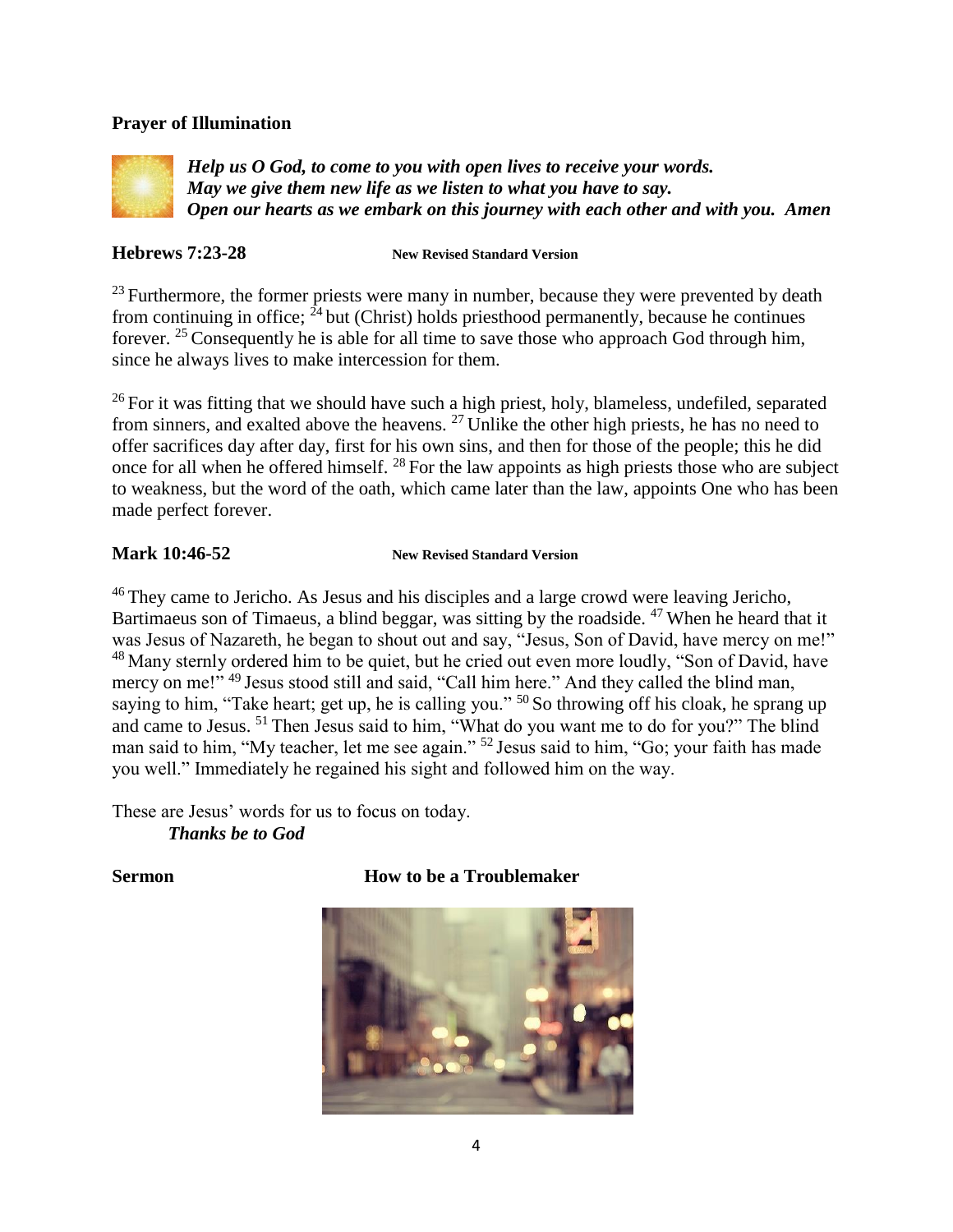**Hymn Throw Out The Lifeline** Words and Music: Edward Smith Ufford

> *Throw out the lifeline across the dark wave; There is a brother or sister to save; Somebody's family! O who then will dare To throw out the lifeline, the peril to share?*

*Throw out the lifeline! Throw out the lifeline! Someone is drifting away; Throw out the lifeline! Throw out the lifeline! Someone is sinking today.*

*Throw out the life line with hand quick and strong: Why do you tarry, why linger so long? Someone is sinking; oh, hasten today And out with the lifeboat! away, then away!*

*Throw out the lifeline! Throw out the lifeline! Someone is drifting away; Throw out the lifeline! Throw out the lifeline! Someone is sinking today.*

*This is the lifeline, oh, grasp it today! See, you are recklessly drifting away; Voices in warning, shout over the wave, O grasp the strong lifeline, for Jesus can save.*

*Throw out the lifeline! Throw out the lifeline! Someone is drifting away; Throw out the lifeline! Throw out the lifeline! Someone is sinking today.*

# WE RESPOND TO GOD'S WORD

### **Offering our Gifts to God**

### **Prayers of the People**



*Our Father, who art in heaven, hallowed be thy name; thy kingdom come; thy will be done; on earth as it is in heaven. Give us this day our daily bread. And forgive us our trespasses, as we forgive those who trespass against us. And lead us not into temptation; but deliver us from evil. For thine is the kingdom, the power, and the glory for ever and ever. Amen.*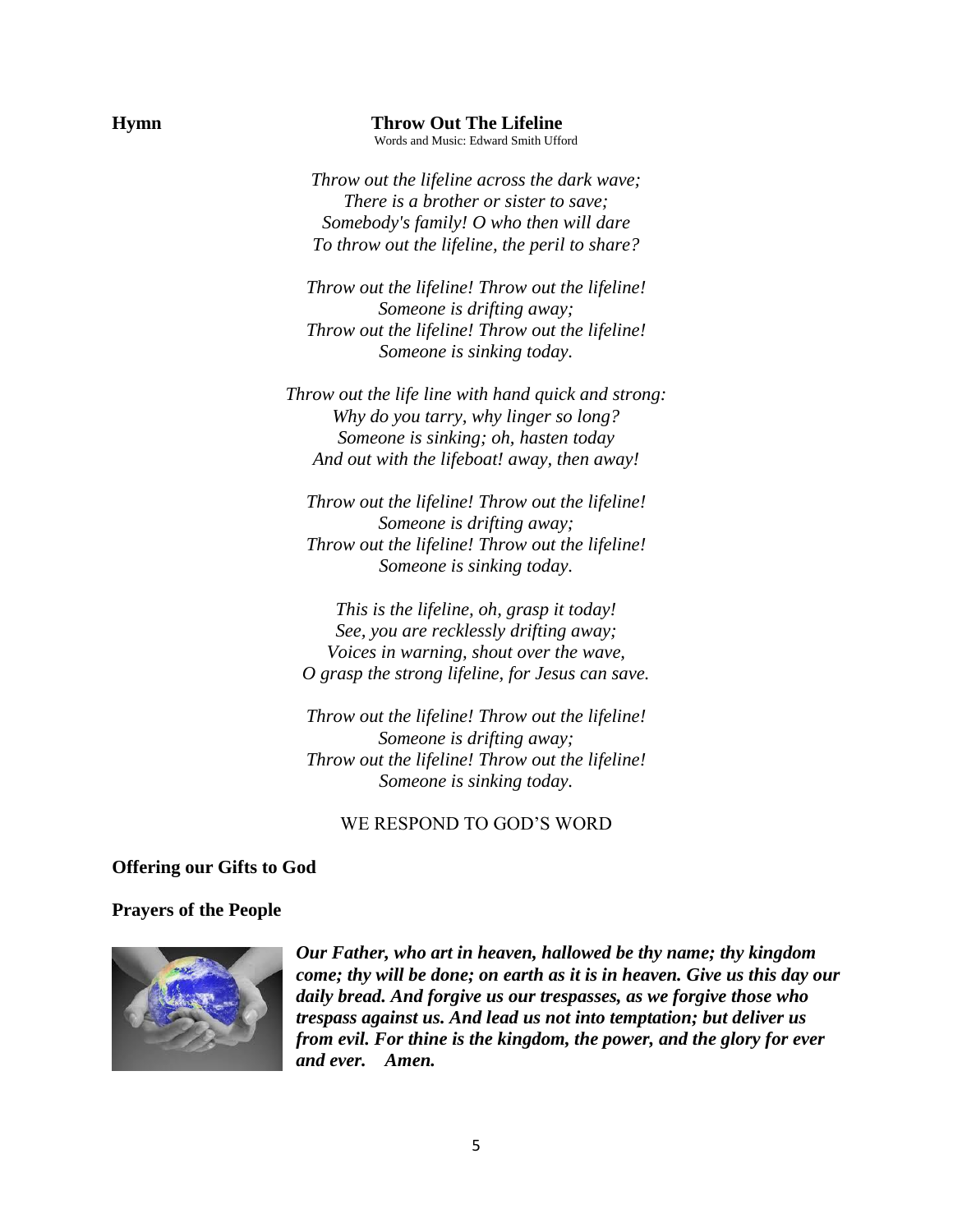# BLESSING AND SENDING FORTH

**Closing Hymn Love Is Kind** Words: Christopher Wordsworth Music: F. Filitz/P.Maurice/E. Daley

> *Love is kind and suffers long; love is humble thinks no wrong; Love than death itself more strong; therefore give us love.*

> > *Prophecy will fade away, melting in the light of day; Love will ever with us stay; therefore give us love.*

*Faith will vanish into sight; hope be emptied in delight; Love in heav'n will shine more bright; therefore give us love.*

*Faith and hope and love we see joining hand in hand agree; But the greatest of the three, and the best, is love.*

# **Benediction & Commissioning**



**Postlude Loved With Everlasting Love** Music: James Mountain

> Permission to reproduce lyrics and podcast/stream the music in this service obtained from One License.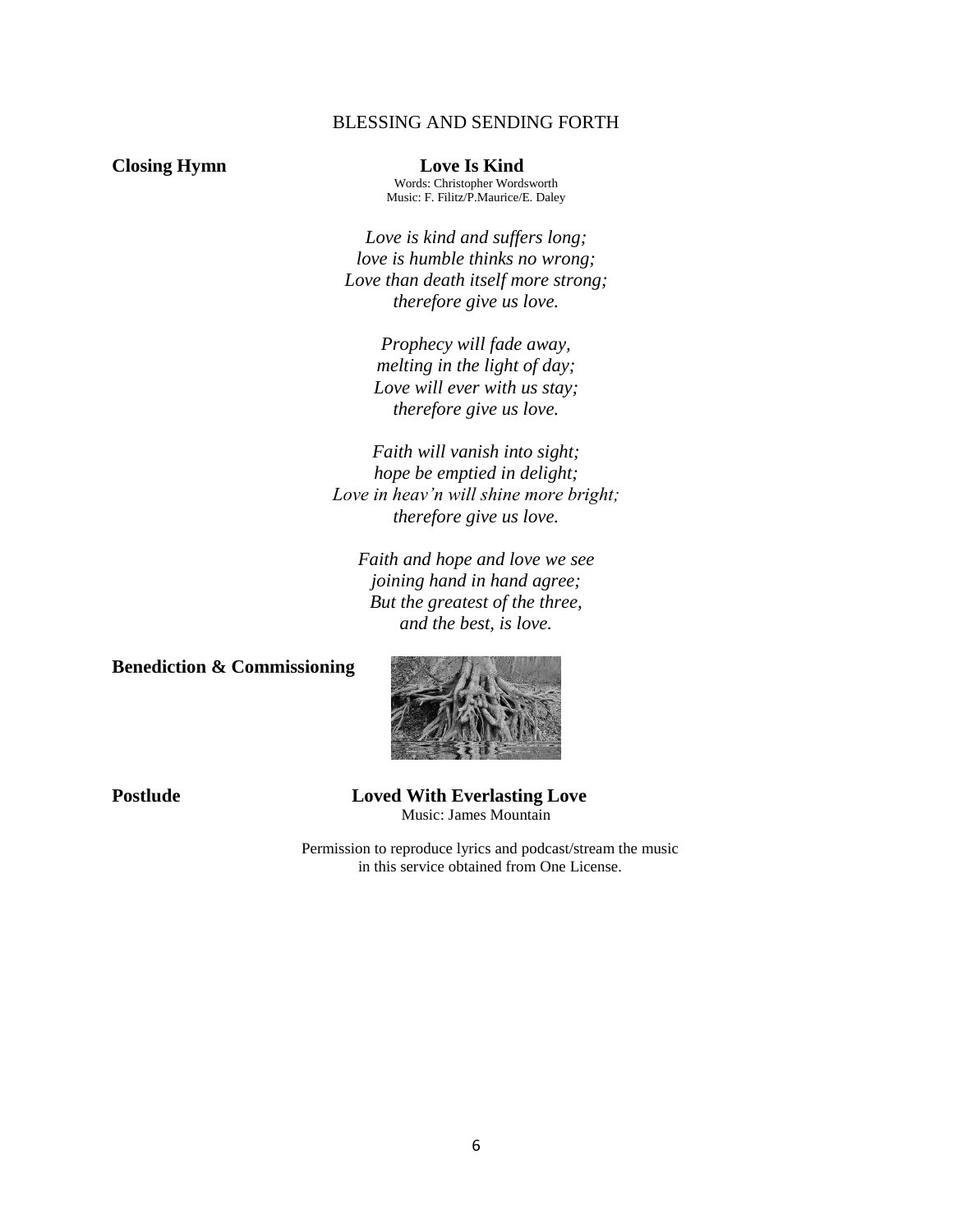# **Other Resources for Today**

**ANFSCD -** [Western Chorus Frog \(Pseudacris triseriata\) \(registrelep-sararegistry.gc.ca\)](https://www.registrelep-sararegistry.gc.ca/virtual_sara/files/cosewic/sr_western_chorus_frog_0808_e.pdf)

# **Lectionary Readings**

**Job 42:1-6, 10-17 New Revised Standard Version**

Then Job answered God:

 $2$  "I know that you can do all things,

 and that no purpose of yours can be thwarted. <sup>3</sup> 'Who is this that hides counsel without knowledge?'

Therefore I have uttered what I did not understand,

things too wonderful for me, which I did not know.

<sup>4</sup> 'Hear, and I will speak;

I will question you, and you declare to me.'

<sup>5</sup> I had heard of you by the hearing of the ear, but now my eye sees you;

<sup>6</sup> therefore I despise myself, and repent in dust and ashes."

<sup>10</sup> And God restored the fortunes of Job when he had prayed for his friends; and God gave Job twice as much as he had before. <sup>11</sup> Then there came to him all his siblings and all who had known him before, and they ate bread with him in his house; they showed him sympathy and comforted him for all the evil that God had brought upon him; and each of them gave him a piece of money and a gold ring. <sup>12</sup> God blessed the latter days of Job more than his beginning; and he had fourteen thousand sheep, six thousand camels, a thousand yoke of oxen, and a thousand donkeys.  $13$  He also had seven sons and three daughters.  $14$  He named the first Jemimah, the second Keziah, and the third Keren-happuch. <sup>15</sup> In all the land there were no women so beautiful as Job's daughters; and their father gave them an inheritance along with their brothers. <sup>16</sup> After this Job lived one hundred and forty years, and saw his children, and his children's children, four generations. <sup>17</sup> And Job died, old and full of days.

**Psalm 34:1-8 New Revised Standard Version** 

<sup>1</sup> I will bless God at all times;

God's praise shall continually be in my mouth.

 $2^2$  My soul makes its boast in God;

let the humble hear and be glad.

 $3$  O magnify God with me, and let us exalt God's name together.

<sup>4</sup> I sought God, and God answered me, and delivered me from all my fears.

 $<sup>5</sup>$  Look to God, and be radiant:</sup>